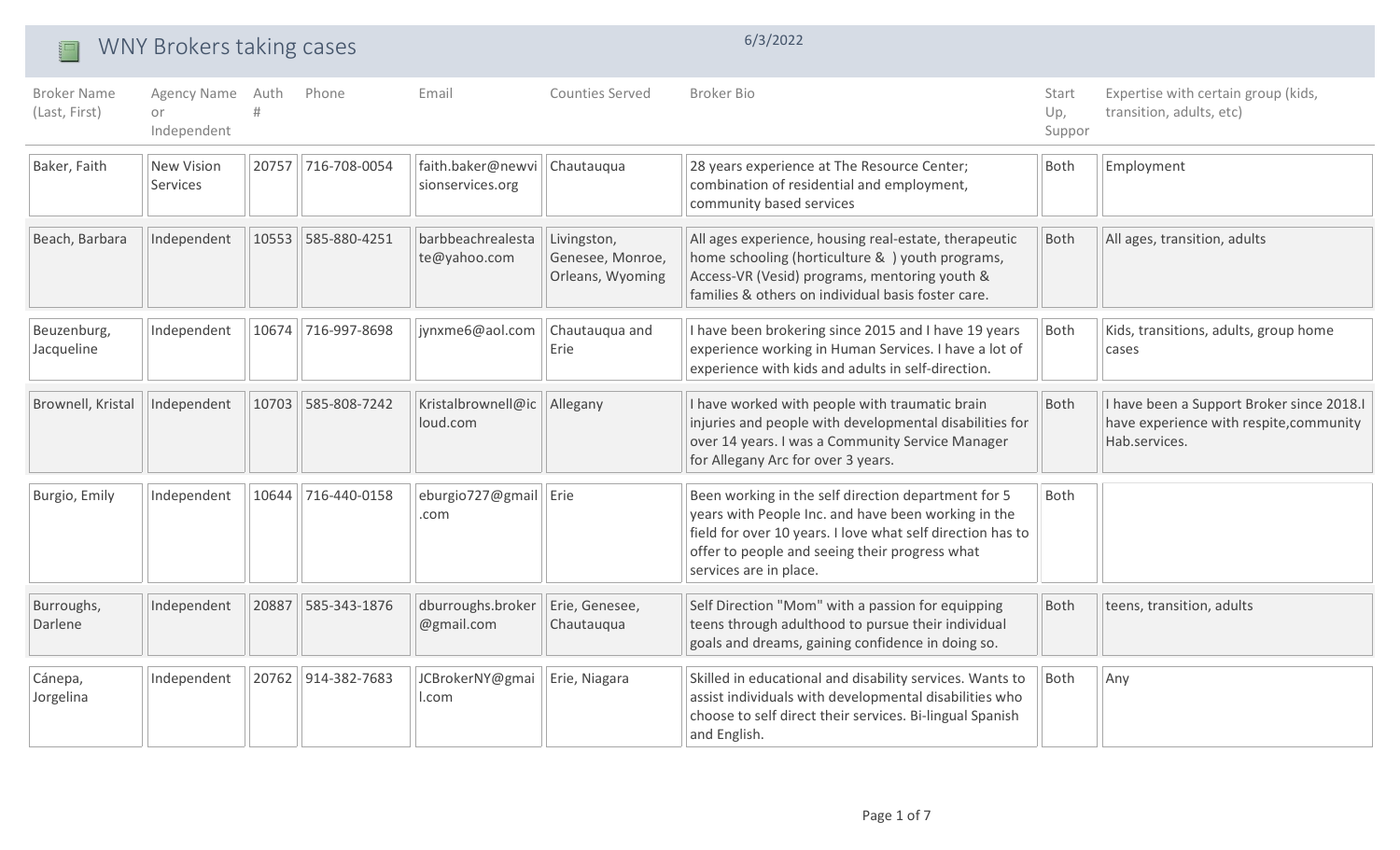| <b>Broker Name</b><br>(Last, First) | Agency Name Auth<br>or<br>Independent                    |       | Phone              | Email                                                               | Counties Served | Broker Bio                                                                                                                                                                                                                                                                                                                                                                            | Start<br>Up,<br>Suppor | Expertise with certain group (kids,<br>transition, adults, etc)                                                           |
|-------------------------------------|----------------------------------------------------------|-------|--------------------|---------------------------------------------------------------------|-----------------|---------------------------------------------------------------------------------------------------------------------------------------------------------------------------------------------------------------------------------------------------------------------------------------------------------------------------------------------------------------------------------------|------------------------|---------------------------------------------------------------------------------------------------------------------------|
| Chapman,<br>Janine                  | Independent                                              |       | 20745 716-817-3651 | abc030609@gmail<br>.com                                             | Erie, Niagara   | Grandmother of three developmentally disabled<br>children. Experience as self-hired staff. Assisted in<br>two international adoptions of children with<br>disabilities. Helped non-English speakers navigate the<br>United States medical system, including applying for<br>disability benefits and medical insurance. Background<br>in law and business. Fluent in Mandarin Chinese. | Both                   | Direct care of dev. dis. children. Limited<br>experience with adults.                                                     |
| Cicchitti, Nicole                   | Independent                                              |       | 20644 716-903-5401 | NicoleLCicchitti@g<br>mail.com                                      | Erie, Wyoming   | I am currently a Care Coordinator and have been a<br>Care coordinator/MSC since 2011. I have choosen to<br>start brokering because I want to help individual<br>obtain thier goals and reach their dreams in a more<br>hands on approach. I have a Masters degree in<br>Human Services and an Undergarduate degree in<br>Social Science.                                              | Both                   | I work with all age groups including<br>children, transitioning students, and<br>adults.                                  |
| Cuoco, Patricia                     | Lutheran<br>Service<br>Society of NY<br>&<br>Independent | 10382 | 716-698-8207       | $ p.cuoco@lssofny.o $ Erie<br>rg &<br>p.cuocosdbroker@<br>gmail.com |                 | I have been a broker since 2019. My daughter<br>participates in Self-Direction. I think it's a wonderful<br>program.                                                                                                                                                                                                                                                                  | Both                   | I take a look at all cases and if I feel I<br>have the expertise to do a good job as<br>the Broker, I will take the case. |
| Dates, Elizabeth                    | Independent                                              |       | 20857 716-472-3633 | edatesbroker@gm<br>ail.com                                          | Erie, Niagara   | I have a Bachelor's Degree in Accounting. After a few<br>years in that field, I learned I wanted to work with<br>People and have a passion for helping people. I<br>started at People Inc. as a job coach at the beginning<br>of 2020. I have experience as a self-direction staff,<br>and also a Life Coach. I currently hold a full time<br>position as a Fiscal Intermediary.      | Suppor<br>t            | Most experience is with adult services,<br>but am willing to take on all ages.                                            |
| Dean, Terrill                       | Independent                                              | 20723 | 607-301-1821       | coachdeanthebrok<br>er@gmail.com                                    | Erie            | 28 yrs in Higher Education. Worked directly with<br>students with I & DD. Coached College and<br>Professional Basketball for 17 yrs                                                                                                                                                                                                                                                   | Both                   | Ability to work with all.                                                                                                 |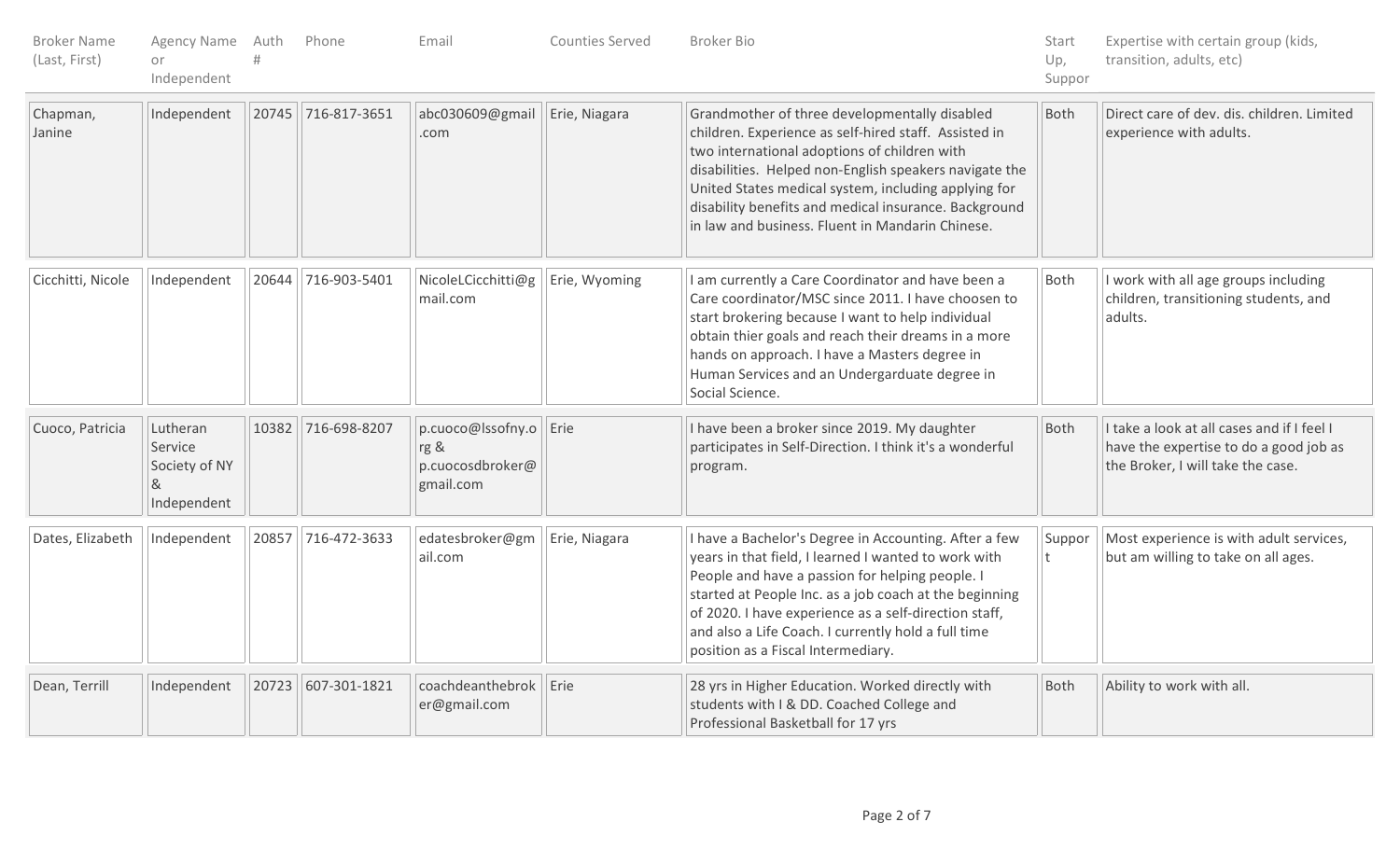| <b>Broker Name</b><br>(Last, First) | Agency Name Auth<br>or<br>Independent |       | Phone                    | Email                                    | Counties Served                                                                                   | Broker Bio                                                                                                                                                                                                                                                                                                                                                                  | Start<br>Up,<br>Suppor | Expertise with certain group (kids,<br>transition, adults, etc) |
|-------------------------------------|---------------------------------------|-------|--------------------------|------------------------------------------|---------------------------------------------------------------------------------------------------|-----------------------------------------------------------------------------------------------------------------------------------------------------------------------------------------------------------------------------------------------------------------------------------------------------------------------------------------------------------------------------|------------------------|-----------------------------------------------------------------|
| Embury, Pamela                      | Independent                           |       | 20103 716-604-8129       | pamelakembury@<br>gmail.com              | Erie, Niagara,<br>Orleans,<br>Chautauqua,<br>Cattaraugus,<br>Wyoming, Monroe,<br>Genesee, Ontario | I have retired from working in the operating room and<br>have worked and managed Not-for-Profits in the<br>Human Services and Crisis Management fields. I have<br>worked in Human Services all of my adult career. I<br>look forward to assisting you and your circle of<br>support in obtaining the services you request.                                                  | Both                   | Kids, Transition, Foster Children, Complex<br>Trauma            |
| Glass, Marcheta                     | Independent                           | 20184 | 585-305-6795             | MarchetaGlassSDB<br>roker@gmail.com      | Monroe,<br>Livingston, Genesee                                                                    | Beginning Broker, Advocate for son and other<br>individuals. Mom of a child currently benefiting from<br>Self Direction.                                                                                                                                                                                                                                                    | <b>Both</b>            | New to Brokering, current load is for kids<br>and young adults. |
| Hoffman, Lee                        | Independent                           | 10332 |                          | leehoffman06@g<br>mail.com               | Chautauqua                                                                                        | Over 10 years' experience in the field of<br>Developmental Disabilities. 3 years in Self Direction.<br>BA in Psychology from State University of New York at<br>Buffalo. Wife and mother of two adult children with<br>one dog and two cats in the family. Trained in person-<br>centered planning. Looking forward to meeting you<br>and assisting in reaching your goals. | Both                   | Adults                                                          |
| Holcomb, Deena                      | Intandem                              | 10235 | 716-375-4730<br>ext. 141 | dholcomb@intand<br>em.org                | Allegany &<br>Cattaraugus                                                                         | I have worked in direct care for the Rehabilitation<br>Center for 22 years. I began brokering July 1st 2018. I<br>am excited to spread my wings and try something<br>new with self-direction.                                                                                                                                                                               | Both                   | $\overline{A}$                                                  |
| Hoyt, Amber                         | Independent                           |       | 20463 607-346-1974       | a.hoyt.sdbroker@<br>gmail.com            | Allegany, Steuben                                                                                 | I am passionate about working with people with<br>disabilities because I am a mother to a child with<br>special needs. I became an independent broker<br>because with my background in accounting I would<br>love to help other families with self-direction<br>brokerage.                                                                                                  | Both                   | kids                                                            |
| Hudson, Kelsea                      | Lutheran<br>Service<br>Society of NY  |       | 10259 716-631-9212       | k.hudson@lssofny.   Erie, Niagara<br>org |                                                                                                   | Have been brokering for a little more than a year.<br>Working on my degree in Community Health. Enjoy<br>working with people. Please contact my supervisor at<br>716-631-9212 to see if I am available to accept new<br>cases.                                                                                                                                              | Both                   | Work with adults and children                                   |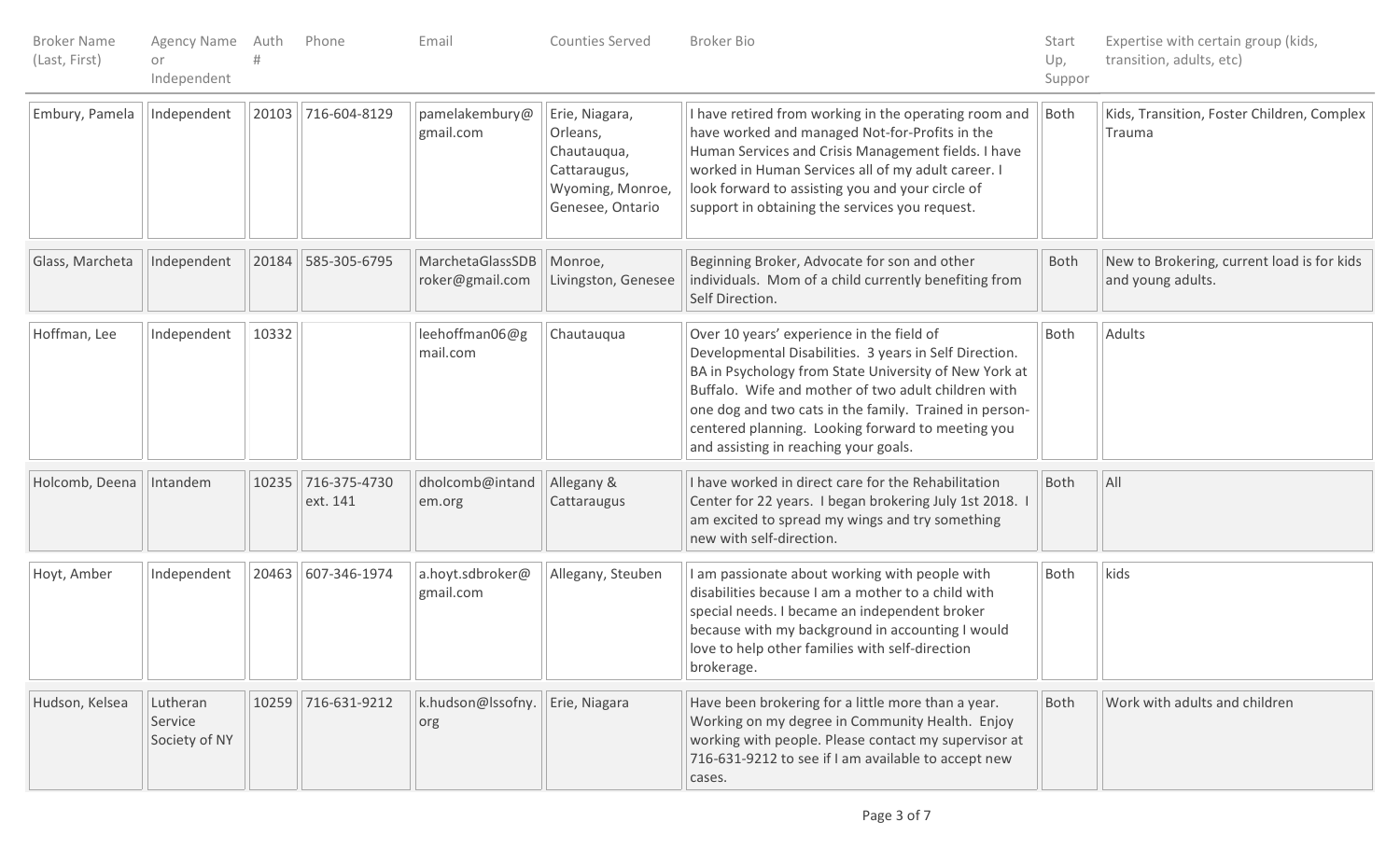| <b>Broker Name</b><br>(Last, First) | Agency Name Auth<br>or<br>Independent |       | Phone                | Email                            | Counties Served                    | <b>Broker Bio</b>                                                                                                                                                                                                                                                                                                                                                                                                                                                                                                                                                                                                                                                                                                                                                                                                                                                                                                      | Start<br>Up,<br>Suppor | Expertise with certain group (kids,<br>transition, adults, etc) |
|-------------------------------------|---------------------------------------|-------|----------------------|----------------------------------|------------------------------------|------------------------------------------------------------------------------------------------------------------------------------------------------------------------------------------------------------------------------------------------------------------------------------------------------------------------------------------------------------------------------------------------------------------------------------------------------------------------------------------------------------------------------------------------------------------------------------------------------------------------------------------------------------------------------------------------------------------------------------------------------------------------------------------------------------------------------------------------------------------------------------------------------------------------|------------------------|-----------------------------------------------------------------|
| Huels, Sean                         | Independent                           |       | 10810 716-560-8466   | seanhuels@outloo<br>k.com        | Erie, Niagara,<br>Genesee, Orleans | I have my Bachelor's degree in Health & Human<br>Services and I'm currently a Care Coordinator with<br>Person Centered Services. I have over 10 years<br>experience (as a residential manager, MSC, and Care<br>Coordinator) working with individuals with<br>developmental disabilities                                                                                                                                                                                                                                                                                                                                                                                                                                                                                                                                                                                                                               | Both                   | All                                                             |
| Hurd, Joanne                        | Independent                           |       | 20756 716-472-0319   | Joanne@JHurdBro<br>ker.com       | Erie, Niagara                      | I am new to Support Brokering, but I have served in<br>Direct Support since 2018. Being a family member,<br>direct support staff and part of the circle of support<br>for an individual with self-directed services, I have<br>developed a passion for helping every individual live<br>their best possible life. The resources, services and<br>experience of a strong support team, including<br>especially a caring and creative Support Broker, is<br>critical to utilizing the budget resources to best serve<br>and support an individual and his/her family to<br>achieve their goals and dreams. I have seen first-hand<br>the satisfaction, efficacy and dignity that self-direction<br>can accomplish in the lives of individuals and families,<br>and I would be honored to have the opportunity to be<br>a part of the journey to pursue the fulfilling, healthy<br>and happy life that everyone deserves. | Both                   | All ages                                                        |
| Johnson,<br>AnnMarie                | Independent                           | 10223 | (716) 244-8082       | annmariejohnson3<br>12@yahoo.com | Cattaraugus                        | I am an elementary certified teacher who is currently<br>homeschooling my children. I have a passion for<br>helping all kids reach their full potential.                                                                                                                                                                                                                                                                                                                                                                                                                                                                                                                                                                                                                                                                                                                                                               | Both                   | only children                                                   |
| Kellerman,<br>Jenna                 | Independent                           |       | 20305 (716) 697-2965 | Jenna.Kellerman@<br>outlook.com  | Erie, Cattaraugus,<br>Wyoming      |                                                                                                                                                                                                                                                                                                                                                                                                                                                                                                                                                                                                                                                                                                                                                                                                                                                                                                                        | Both                   |                                                                 |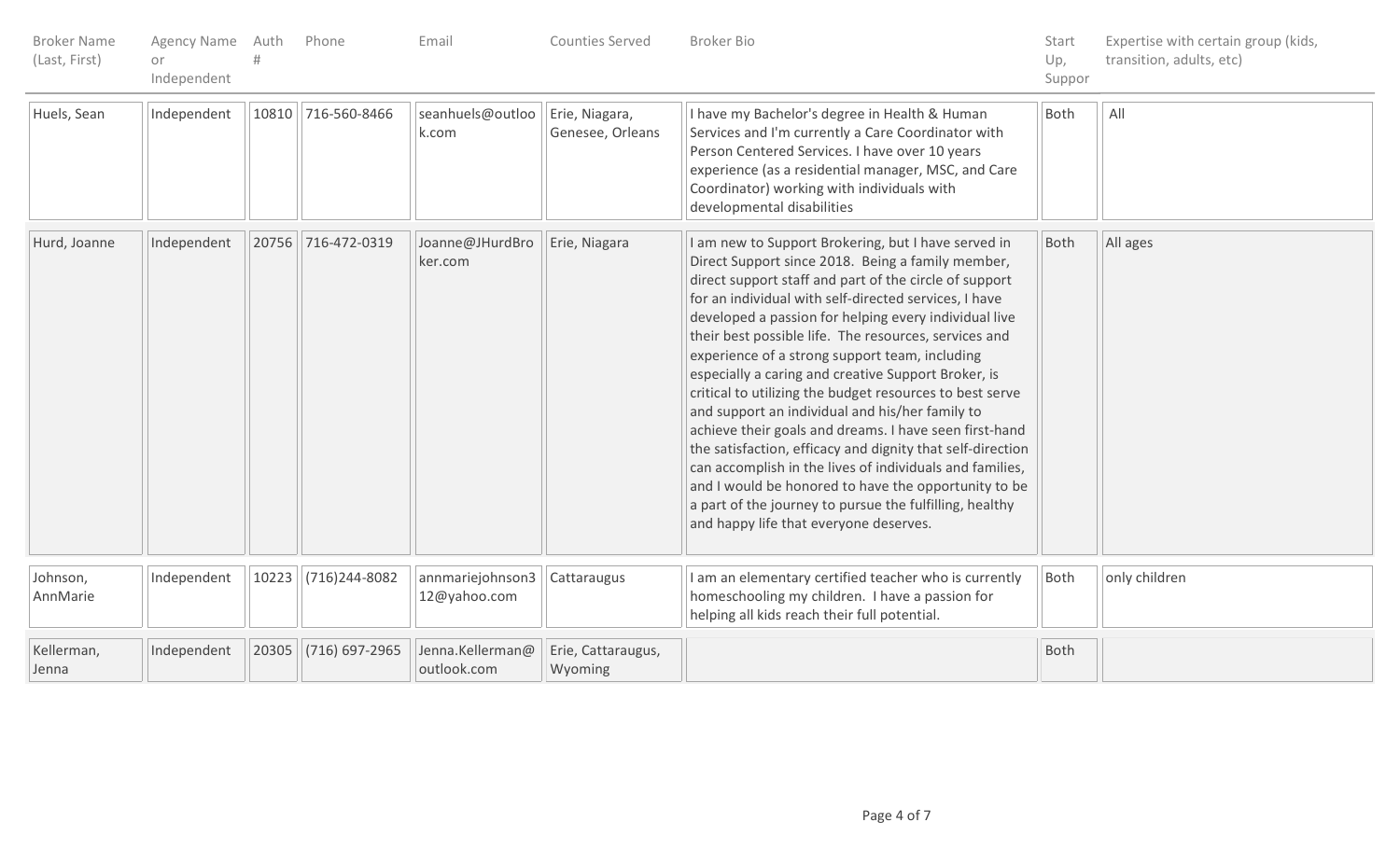| <b>Broker Name</b><br>(Last, First) | Agency Name Auth<br>or<br>Independent              |       | Phone              | Email                                                                                           | Counties Served                                                                                                       | <b>Broker Bio</b>                                                                                                                                                                                                                                                                                                                                                                                                                                                                                                                       | Start<br>Up,<br>Suppor | Expertise with certain group (kids,<br>transition, adults, etc)                                                                                                                                     |
|-------------------------------------|----------------------------------------------------|-------|--------------------|-------------------------------------------------------------------------------------------------|-----------------------------------------------------------------------------------------------------------------------|-----------------------------------------------------------------------------------------------------------------------------------------------------------------------------------------------------------------------------------------------------------------------------------------------------------------------------------------------------------------------------------------------------------------------------------------------------------------------------------------------------------------------------------------|------------------------|-----------------------------------------------------------------------------------------------------------------------------------------------------------------------------------------------------|
| Kilian, Theresa                     | Heritage<br>Christian<br>Services &<br>Independent |       | 10440 716-220-5459 | Agency:<br>tkilian@HeritageC<br>hristianServices.or<br>Independent:mam<br>abear2410@aol.co<br>m | Erie and Niagara                                                                                                      |                                                                                                                                                                                                                                                                                                                                                                                                                                                                                                                                         | Both                   | Kids and Adults                                                                                                                                                                                     |
| Michalak,<br>Janelle                | People Inc.                                        | 10801 | 716-378-0990       | janelle.michalak@<br>people-inc.org                                                             | Allegany,<br>Cattaraugus                                                                                              | I have worked for Allegany Arc for over 10 years, and<br>have experience in documentation and billing<br>requirements, hab plan writing and service provision. I<br>have worked as an agency broker for 4 years and also<br>have a sibling with a developmental disability that I<br>provide support to. I strongly believe that all people<br>have the right to choose how they want to live so<br>they can lead fuller, richer lives. Becoming a broker<br>allows me to assist people with pursuing their dreams.                     | Both                   | I have over 4 years of broker experience<br>and work with both children and adults.                                                                                                                 |
| Molle, Lisa                         | Independent                                        | 20179 | 716-913-4979       | lisa.molle@outloo<br>k.com                                                                      | Erie, Niagara                                                                                                         | I am a tax accountant by day and a Support Broker by<br>night. I enjoy meeting new families and helping to<br>support children and adults in their quest to support<br>their loved ones with special needs. I like to share my<br>knowledge and experiences working with people in<br>this community. I am mainly available Mon - Fri<br>evenings and Sat Mornings till 12pm. I can also do<br>early morning meetings. I will answer emails and<br>phone calls generally within 24 to 48 hours and can<br>respond fastest through text. | Both                   | I will work with any age group and ability.<br>My area of most familiarity is with young<br>adults but my experience with younger<br>children is growing and I like working<br>with all age groups. |
| Naples, Darla                       | Independent                                        | 10367 | 607-542-2299       | darla.naples@brok<br>er87.com                                                                   | Allegany-if Broker<br>only. If The Arc<br>Allegany-Steuben is<br>the FI Provider,<br>then all of Western<br><b>NY</b> | I have been a Broker for 7 years. Prior to that, I was a<br>Medicaid Service Coordinator for 10 years. I have<br>been involved within the OPWDD field for 20 years.                                                                                                                                                                                                                                                                                                                                                                     | Both                   | All                                                                                                                                                                                                 |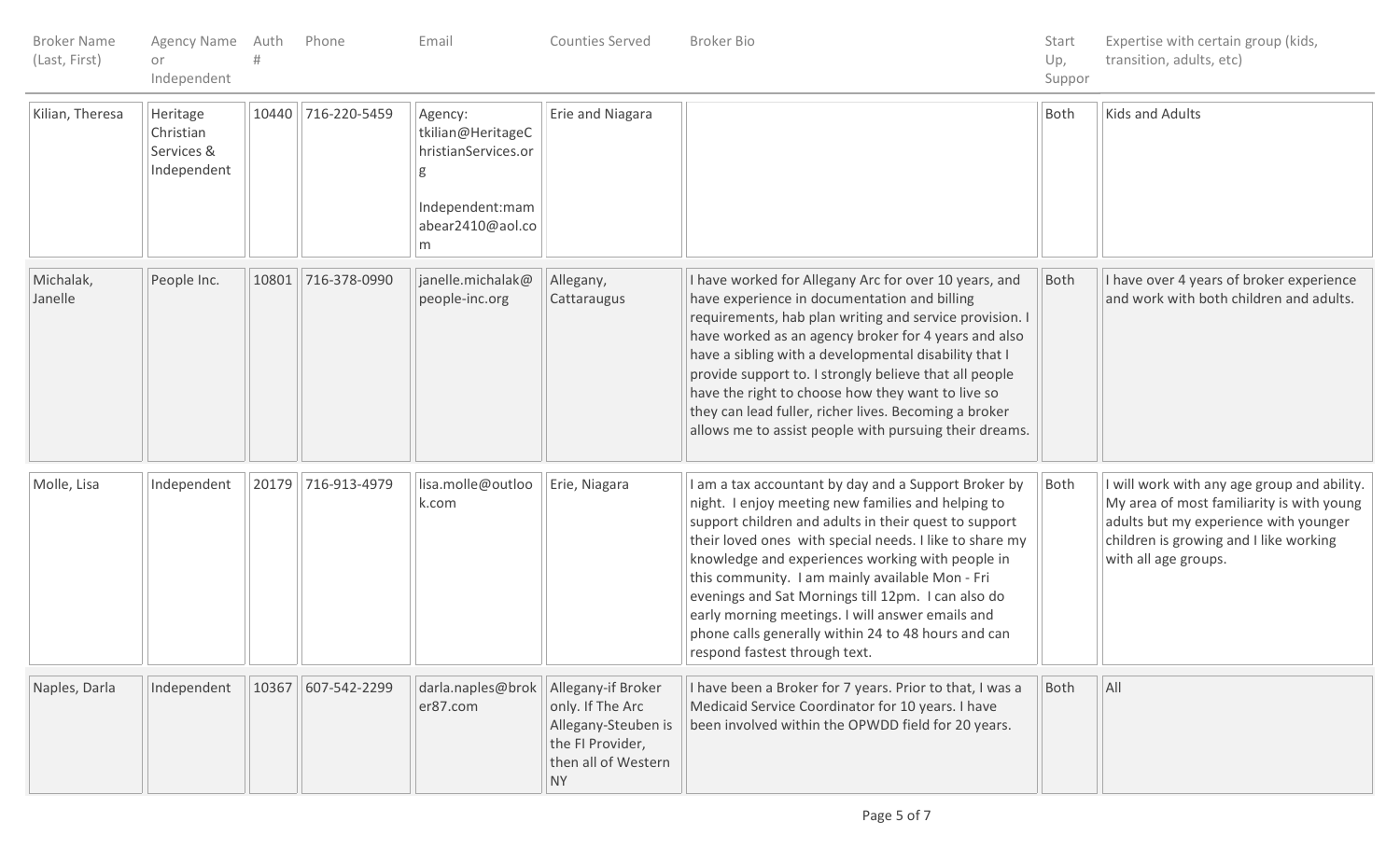| <b>Broker Name</b><br>(Last, First) | Agency Name Auth<br>or<br>Independent |       | Phone              | Email                              | Counties Served | <b>Broker Bio</b>                                                                                                                                                                                                                                                                                                                                                                                                                                                                                               | Start<br>Up,<br>Suppor | Expertise with certain group (kids,<br>transition, adults, etc)                                |
|-------------------------------------|---------------------------------------|-------|--------------------|------------------------------------|-----------------|-----------------------------------------------------------------------------------------------------------------------------------------------------------------------------------------------------------------------------------------------------------------------------------------------------------------------------------------------------------------------------------------------------------------------------------------------------------------------------------------------------------------|------------------------|------------------------------------------------------------------------------------------------|
| Nary, Rich                          | <b>New Vision</b><br>Services         | 10923 | 716-661-1056       | Rich.nary@resourc<br>ecenter.org   | Chautauqua      |                                                                                                                                                                                                                                                                                                                                                                                                                                                                                                                 | Both                   | N/A                                                                                            |
| Pitoniak, Wendy                     | Independent                           | 10197 | (716) 489-9908     | pitoniakw@gmail.<br>com            | Chautauqua      | Wendy Pitoniak has been a Support Broker since<br>2018. She worked for OPWDD funded programs since<br>2006, and has been a care coordinator for ten years.<br>Wendy has specialized experience in working with<br>children with various abilities and diagnoses. Wendy is<br>only taking cases in Chautauqua County.                                                                                                                                                                                            | Both                   | Children, transitioning from school to<br>adult services, transition to independent<br>living. |
| Salamon,<br>Melissa                 | Independent                           | 10805 | 716-341-1696       | melissasalamonbr<br>oker@gmail.com | Erie, Niagara   | 20 years of experience serving both children and<br>adults with developmental disabilities, mental and<br>physical health challenges. I am a credentialed Family<br>Peer Advocate with NYS OMH, an Education Advocate<br>and the manager of the Child and Family Support<br>Program at the Mental Health Association of Erie<br>County. Proud mother of two boys diagnosed with<br>developmental disabilities, mental and physical health<br>challenges.                                                        | Both                   | I have experience working in all areas.                                                        |
| Saxton,<br>Samantha                 | Lutheran<br>Service<br>Society of NY  | 10257 | 716-631-9212       | s.saxton@lssofny.<br>org           | Erie, Niagara   | Have been brokering for a little more than a year.<br>Have worked in the social service field for more than<br>5 years. Please contact my supervisor at 716-631-<br>9212 to see if I am available to accept new cases.                                                                                                                                                                                                                                                                                          | Both                   | Usually meet late afternoons, evenings<br>or some Saturdays. Work with children<br>and adults. |
| Scritchfield,<br>Megan              | Independent                           |       | 10735 724-974-0135 | mscritchfield.brok<br>er@gmail.com | Chautauqua      | Hi my name is Megan and I am a new support broker!<br>I have 3.5 years of experience working with adults and<br>children with developmental disabilities. I received my<br>bachelors in psychology from Thiel College. I am<br>currently working on my Masters in Psychology as<br>well as Behavior Analysis at the Chicago school of<br>Professional Psychology. I also currently work as a<br>Care Coordinator which I feel will help me in my<br>brokering endeavors. I look forward to working with<br>you! | Both                   | <b>Adults and Children</b>                                                                     |